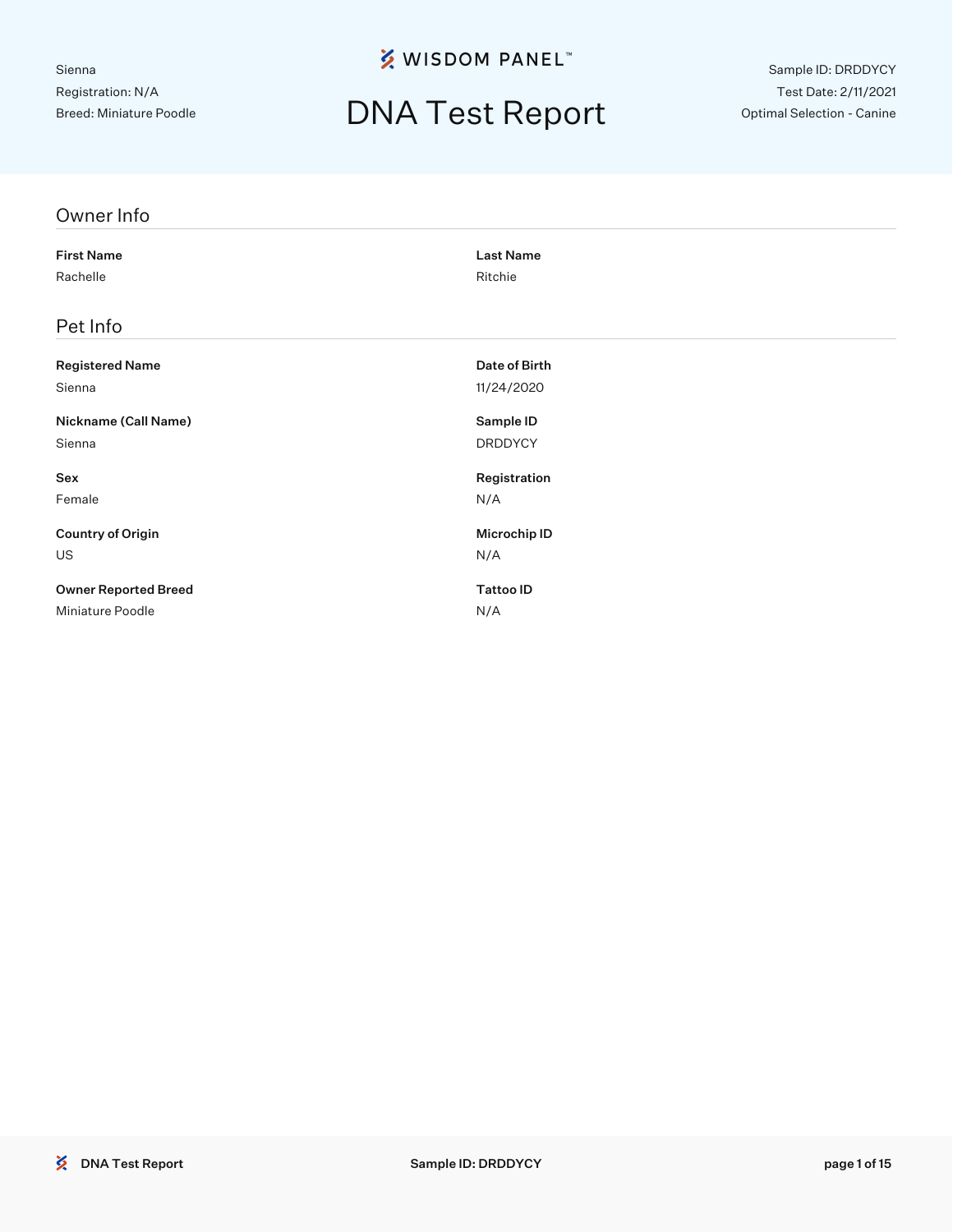### DNA Test Report

Sample ID: DRDDYCY Test Date: 2/11/2021 Optimal Selection - Canine

#### Genetic Diversity (Heterozygosity)

#### Sienna's Percentage of Heterozygosity **Typical Range for Poodle - Miniatures** 43% 32 - 42%

Sienna's genome analysis shows higher than average genetic heterozygosity when compared with other Poodle - Miniatures.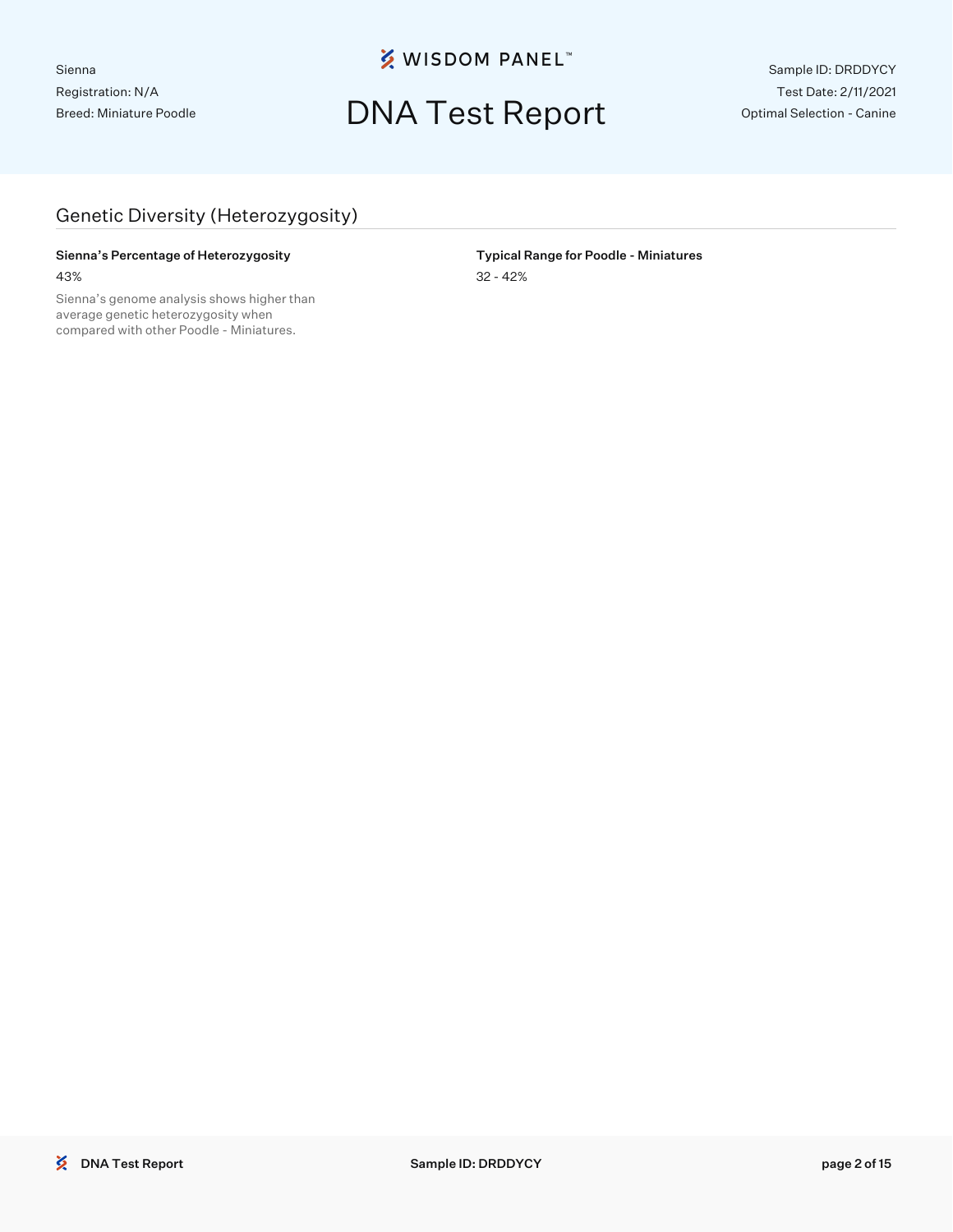# DNA Test Report

#### Health Conditions Known in This Breed

| <b>Genetic Condition</b>                                      | Gene             | <b>Risk Variant</b> | Copies      | Result |
|---------------------------------------------------------------|------------------|---------------------|-------------|--------|
| Osteochondrodysplasia                                         | SLC13A1          | Deletion            | $\mathsf O$ | Clear  |
| Progressive Rod Cone Degeneration (prcd-PRA)                  | <b>PRCD</b>      | G > A               | $\circ$     | Clear  |
| von Willebrand's Disease, type 1                              | <b>VWF</b>       | G > A               | $\mathsf O$ | Clear  |
| <b>Other Conditions Tested</b>                                |                  |                     |             |        |
| <b>Genetic Condition</b>                                      | Gene             | <b>Risk Variant</b> | Copies      | Result |
| 2,8-dihydroxyadenine (DHA) Urolithiasis                       | <b>APRT</b>      | G > A               | O           | Clear  |
| Acral Mutilation Syndrome                                     | <b>GDNF</b>      | C > T               | $\circ$     | Clear  |
| Acute Respiratory Distress Syndrome                           | ANLN             | C > T               | $\circ$     | Clear  |
| Alaskan Husky Encephalopathy                                  | SLC19A3          | G > A               | $\circ$     | Clear  |
| Alexander Disease                                             | GFAP             | G > A               | $\circ$     | Clear  |
| Amelogenesis Imperfecta                                       | <b>ENAM</b>      | Deletion            | $\mathsf O$ | Clear  |
| Bandera's Neonatal Ataxia                                     | GRM1             | Insertion           | $\circ$     | Clear  |
| Benign Familial Juvenile Epilepsy                             | LGI <sub>2</sub> | A > T               | $\circ$     | Clear  |
| Canine Leukocyte Adhesion Deficiency (CLAD), type III         | FERMT3           | Insertion           | $\circ$     | Clear  |
| Canine Multifocal Retinopathy 1                               | BEST1            | C > T               | $\circ$     | Clear  |
| Canine Multifocal Retinopathy 2                               | BEST1            | G > A               | $\circ$     | Clear  |
| Canine Multifocal Retinopathy 3                               | BEST1            | Deletion            | O           | Clear  |
| Canine Scott Syndrome                                         | ANO6             | G > A               | $\mathsf O$ | Clear  |
| Centronuclear Myopathy (Discovered in the Great Dane)         | BIN1             | A > G               | $\mathsf O$ | Clear  |
| Centronuclear Myopathy (Discovered in the Labrador Retriever) | PTPLA            | Insertion           | $\mathsf O$ | Clear  |
| Cerebellar Ataxia                                             | RAB24            | A > C               | O           | Clear  |
| Cerebellar Cortical Degeneration                              | SNX14            | C > T               | $\mathsf O$ | Clear  |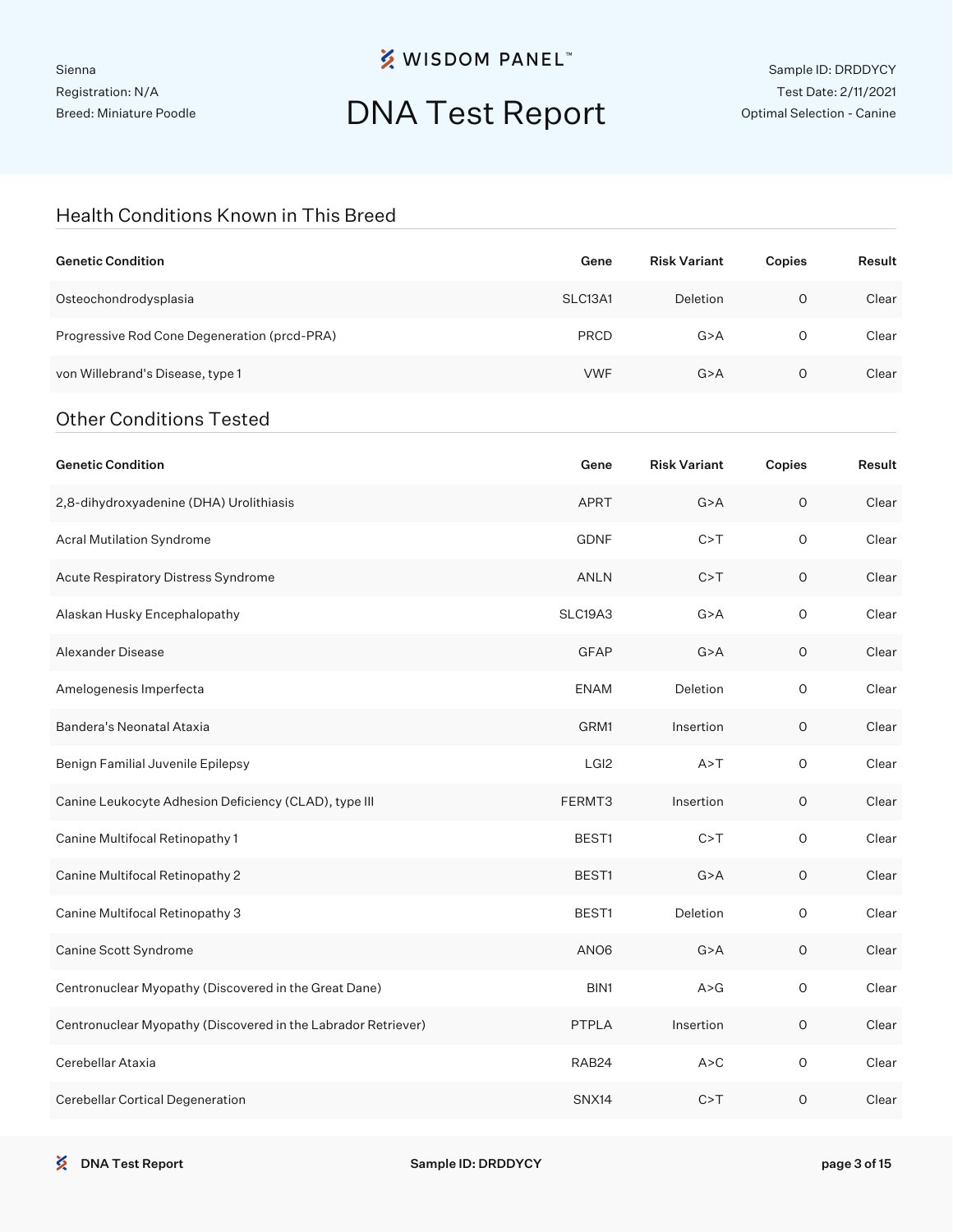Sienna Registration: N/A Breed: Miniature Poodle

### **※ WISDOM PANEL**™

# DNA Test Report

| <b>Genetic Condition</b>                                                              | Gene               | <b>Risk Variant</b> | Copies              | Result |
|---------------------------------------------------------------------------------------|--------------------|---------------------|---------------------|--------|
| Cerebellar Hypoplasia                                                                 | <b>VLDLR</b>       | Deletion            | $\mathsf O$         | Clear  |
| Cerebral Dysfunction                                                                  | SLC6A3             | G > A               | $\mathsf O$         | Clear  |
| Chondrodysplasia                                                                      | ITGA <sub>10</sub> | C > T               | $\mathsf O$         | Clear  |
| Cleft Lip & Palate with Syndactyly                                                    | ADAMTS20           | Deletion            | $\circ$             | Clear  |
| <b>Cleft Palate</b>                                                                   | DLX6               | C > A               | $\circ$             | Clear  |
| Collie Eye Anomaly (CEA)                                                              | NHEJ1              | Deletion            | $\circ$             | Clear  |
| Complement 3 Deficiency                                                               | C <sub>3</sub>     | Deletion            | $\circ$             | Clear  |
| Cone Degeneration (Discovered in the Alaskan Malamute)                                | CNGB3              | Deletion            | $\circ$             | Clear  |
| Cone Degeneration (Discovered in the German Shepherd Dog)                             | CNGA3              | C > T               | $\mathsf O$         | Clear  |
| Cone Degeneration (Discovered in the German Shorthaired Pointer)                      | CNGB3              | G > A               | $\mathsf O$         | Clear  |
| Cone-Rod Dystrophy                                                                    | NPHP4              | Deletion            | $\circ$             | Clear  |
| Cone-Rod Dystrophy 1                                                                  | PDE6B              | Deletion            | $\circ$             | Clear  |
| Cone-Rod Dystrophy 2                                                                  | IQCB1              | Insertion           | $\circ$             | Clear  |
| Congenital Dyshormonogenic Hypothyroidism with Goiter (Discovered in the<br>Shih Tzu) | SLC5A5             | G > A               | $\mathsf{O}\xspace$ | Clear  |
| Congenital Hypothyroidism (Discovered in the Tenterfield Terrier)                     | <b>TPO</b>         | C > T               | 0                   | Clear  |
| Congenital Hypothyroidism (Discovered in the Toy Fox and Rat Terrier)                 | <b>TPO</b>         | C > T               | 0                   | Clear  |
| Congenital Myasthenic Syndrome (Discovered in the Golden Retriever)                   | <b>COLQ</b>        | G > A               | 0                   | Clear  |
| Congenital Myasthenic Syndrome (Discovered in the Jack Russell Terrier)               | <b>CHRNE</b>       | Insertion           | O                   | Clear  |
| Congenital Myasthenic Syndrome (Discovered in the Labrador Retriever)                 | COLQ               | T > C               | $\mathsf O$         | Clear  |
| Congenital Myasthenic Syndrome (Discovered in the Old Danish Pointer)                 | CHAT               | G > A               | $\mathsf{O}\xspace$ | Clear  |
| Congenital Stationary Night Blindness (CSNB)                                          | RPE65              | A > T               | $\circ$             | Clear  |
| Craniomandibular Osteopathy                                                           | SLC37A2            | C > T               | O                   | Clear  |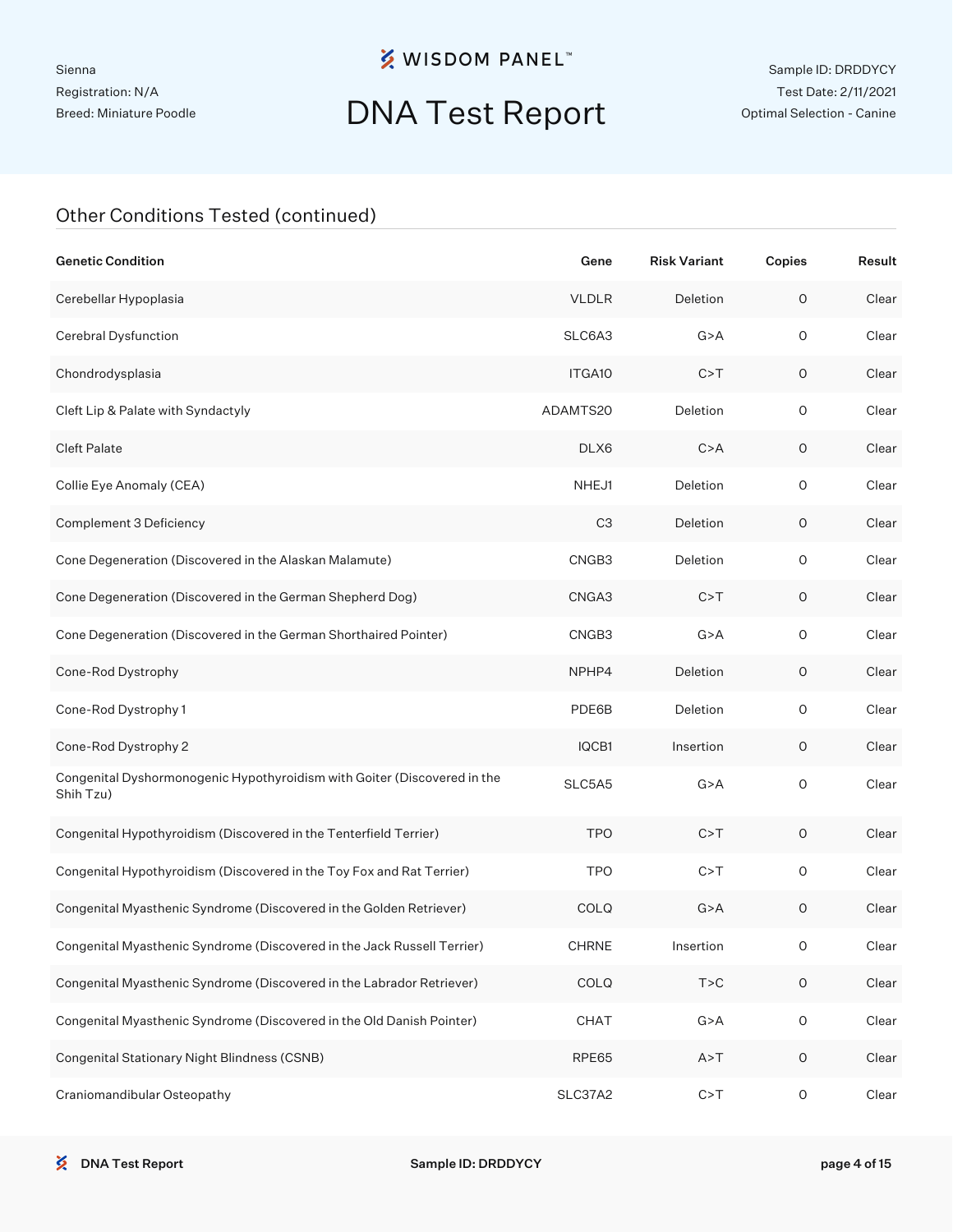# DNA Test Report

| <b>Genetic Condition</b>                                                    | Gene             | <b>Risk Variant</b> | Copies              | Result |
|-----------------------------------------------------------------------------|------------------|---------------------|---------------------|--------|
| Cystic Renal Dysplasia and Hepatic Fibrosis                                 | INPP5E           | G > A               | $\mathsf O$         | Clear  |
| Cystinuria Type I-A                                                         | SLC3A1           | C > T               | $\circ$             | Clear  |
| Cystinuria Type II-A                                                        | SLC3A1           | Deletion            | $\circ$             | Clear  |
| Deafness and Vestibular Dysfunction (Discovered in Doberman Pinscher)       | <b>PTPRQ</b>     | Insertion           | $\circ$             | Clear  |
| Degenerative Myelopathy                                                     | SOD <sub>1</sub> | G > A               | $\circ$             | Clear  |
| Demyelinating Neuropathy                                                    | SBF <sub>2</sub> | G > T               | $\circ$             | Clear  |
| Dental Hypomineralization                                                   | FAM20C           | C > T               | O                   | Clear  |
| Dilated Cardiomyopathy (Discovered in the Schnauzer)                        | Pending          | Deletion            | $\circ$             | Clear  |
| Dominant Progressive Retinal Atrophy                                        | <b>RHO</b>       | C > G               | O                   | Clear  |
| Dystrophic Epidermolysis Bullosa (Discovered in the Central Asian Ovcharka) | COL7A1           | C > T               | $\circ$             | Clear  |
| Dystrophic Epidermolysis Bullosa (Discovered in the Golden Retriever)       | COL7A1           | C > T               | O                   | Clear  |
| Early Adult Onset Deafness For Border Collies only (Linkage test)           | Pending          | Insertion           | $\circ$             | Clear  |
| Early Retinal Degeneration (Discovered in the Norwegian Elkhound)           | STK38L           | A > C               | O                   | Clear  |
| Early-onset PRA (Discovered in the Portuguese Water Dog)                    | CCDC66           | Insertion           | $\circ$             | Clear  |
| Early-Onset Progressive Polyneuropathy (Discovered in the Alaskan Malamute) | NDRG1            | G > T               | O                   | Clear  |
| Early-Onset Progressive Polyneuropathy (Discovered in the Greyhound)        | NDRG1            | Deletion            | $\circ$             | Clear  |
| Enamel Hypoplasia (Discovered in the Parson Russell Terrier)                | <b>ENAM</b>      | C > T               | O                   | Clear  |
| Epidermolytic Hyperkeratosis                                                | KRT10            | G > T               | 0                   | Clear  |
| Episodic Falling Syndrome                                                   | <b>BCAN</b>      | Insertion           | $\mathsf O$         | Clear  |
| <b>Exercise-Induced Collapse</b>                                            | DNM1             | G > T               | $\mathsf{O}\xspace$ | Clear  |
| Factor VII Deficiency                                                       | F7               | G > A               | $\mathsf O$         | Clear  |
| Factor XI Deficiency                                                        | <b>FXI</b>       | Insertion           | $\mathsf{O}\xspace$ | Clear  |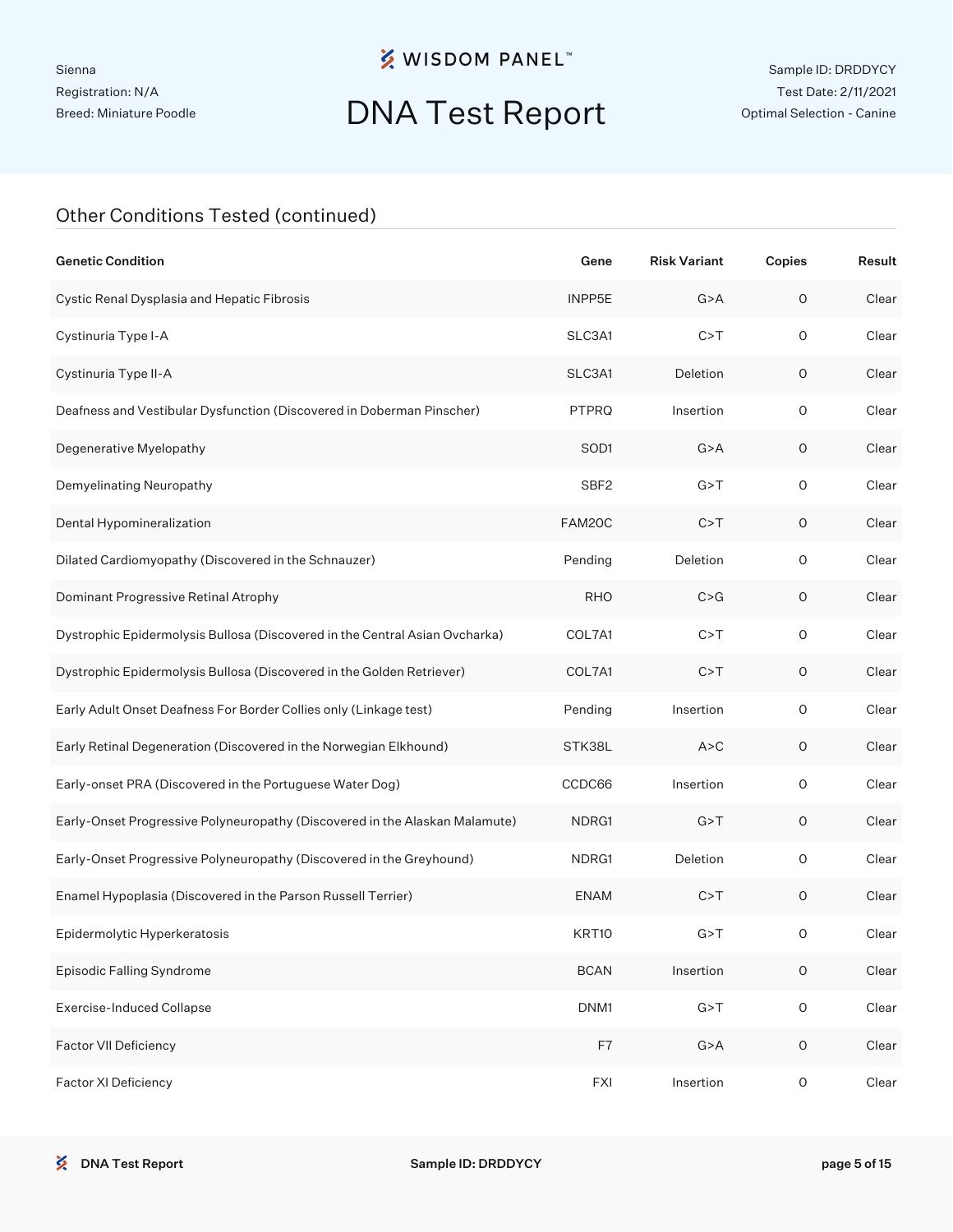# DNA Test Report

| <b>Genetic Condition</b>                                                | Gene                               | <b>Risk Variant</b> | Copies      | Result |
|-------------------------------------------------------------------------|------------------------------------|---------------------|-------------|--------|
| Fanconi Syndrome                                                        | FAN1                               | <b>Deletion</b>     | $\mathsf O$ | Clear  |
| Fetal Onset Neuroaxonal Dystrophy                                       | MFN <sub>2</sub>                   | G > C               | $\circ$     | Clear  |
| Focal Non-Epidermolytic Palmoplantar Keratoderma                        | KRT16                              | G > C               | $\mathsf O$ | Clear  |
| Generalized Progressive Retinal Atrophy (Discovered in the Schapendoes) | CCDC66                             | Insertion           | $\circ$     | Clear  |
| Glanzmann Thrombasthenia Type I                                         | ITGA2B                             | C > T               | 0           | Clear  |
| Glanzmann Thrombasthenia Type I (Discovered in Great Pyrenees)          | ITGA2B                             | C > G               | $\circ$     | Clear  |
| Globoid Cell Leukodystrophy (Discovered in Terriers)                    | GALC                               | A > C               | 0           | Clear  |
| Globoid Cell Leukodystrophy (Discovered in the Irish Setter)            | GALC                               | A > T               | $\circ$     | Clear  |
| Glycogen Storage Disease Type la                                        | G6PC                               | G > C               | 0           | Clear  |
| Glycogen Storage Disease Type IIIa, (GSD IIIa)                          | AGL                                | Deletion            | $\circ$     | Clear  |
| GM1 Gangliosidosis (Discovered in the Portuguese Water Dog)             | GLB1                               | G > A               | 0           | Clear  |
| GM1 Gangliosidosis (Discovered in the Shiba)                            | GLB1                               | Deletion            | $\circ$     | Clear  |
| GM2 Gangliosidosis (Discovered in the Japanese Chin)                    | <b>HEXA</b>                        | G > A               | 0           | Clear  |
| GM2 Gangliosidosis (Discovered in the Toy Poodle)                       | <b>HEXB</b>                        | Deletion            | $\circ$     | Clear  |
| Goniodysgenesis and Glaucoma (Discovered in the Border Collie)          | OLFML3                             | G > A               | 0           | Clear  |
| Hemophilia A (Discovered in Old English Sheepdog)                       | <b>FVIII</b>                       | C > T               | $\circ$     | Clear  |
| Hemophilia A (Discovered in the Boxer)                                  | <b>FVIII</b>                       | C > G               | $\mathsf O$ | Clear  |
| Hemophilia A (Discovered in the German Shepherd Dog - Variant 1)        | <b>FVIII</b>                       | G > A               | 0           | Clear  |
| Hemophilia A (Discovered in the German Shepherd Dog - Variant 2)        | <b>FVIII</b>                       | G > A               | $\mathsf O$ | Clear  |
| Hemophilia A (Discovered in the Havanese)                               | <b>FVIII</b>                       | Insertion           | $\mathsf O$ | Clear  |
| Hemophilia B                                                            | $\mathsf{FIX}$                     | G > A               | $\mathsf O$ | Clear  |
| Hemophilia B (Discovered in the Airedale Terrier)                       | $\mathsf{F} \mathsf{I} \mathsf{X}$ | A > T               | $\mathsf O$ | Clear  |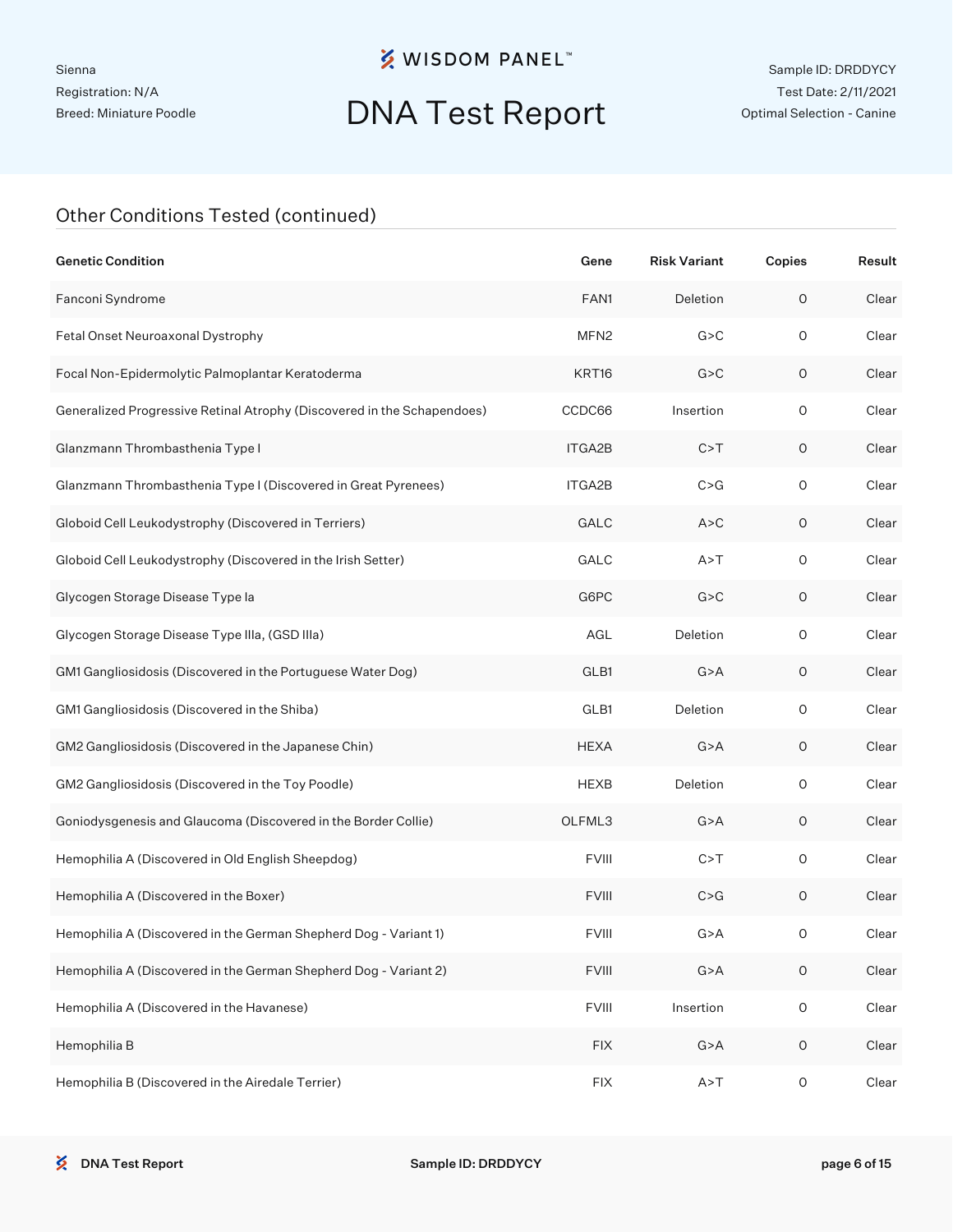# DNA Test Report

| <b>Genetic Condition</b>                                              | Gene              | <b>Risk Variant</b> | Copies              | Result |
|-----------------------------------------------------------------------|-------------------|---------------------|---------------------|--------|
| Hemophilia B (Discovered in the Lhasa Apso)                           | <b>FIX</b>        | Deletion            | $\mathsf O$         | Clear  |
| Hereditary Ataxia (Discovered in the Norwegian Buhund)                | KCNIP4            | T > C               | $\circ$             | Clear  |
| Hereditary Elliptocytosis                                             | <b>SPTB</b>       | C > T               | O                   | Clear  |
| Hereditary Footpad Hyperkeratosis                                     | FAM83G            | G > C               | $\circ$             | Clear  |
| Hereditary Nasal Parakeratosis (Discovered in the Greyhound)          | SUV39H2           | Deletion            | O                   | Clear  |
| Hereditary Nasal Parakeratosis (Discovered in the Labrador Retriever) | SUV39H2           | A > C               | $\circ$             | Clear  |
| Hereditary Vitamin D-Resistant Rickets Type II                        | <b>VDR</b>        | Deletion            | O                   | Clear  |
| Hyperekplexia or Startle Disease                                      | SLC6A5            | G > T               | $\circ$             | Clear  |
| Hyperuricosuria                                                       | SLC2A9            | G > T               | $\circ$             | Clear  |
| Hypocatalasia                                                         | CAT               | G > A               | $\circ$             | Clear  |
| Hypomyelination                                                       | FNIP <sub>2</sub> | Deletion            | $\circ$             | Clear  |
| Hypophosphatasia                                                      | Pending           | T > G               | $\circ$             | Clear  |
| Ichthyosis (Discovered in the American Bulldog)                       | NIPAL4            | Deletion            | $\circ$             | Clear  |
| Ichthyosis (Discovered in the Great Dane)                             | SLC27A4           | G > A               | $\circ$             | Clear  |
| Intestinal Cobalamin Malabsorption (Discovered in the Beagle)         | <b>CUBN</b>       | Deletion            | $\circ$             | Clear  |
| Intestinal Cobalamin Malabsorption (Discovered in the Border Collie)  | <b>CUBN</b>       | Deletion            | $\circ$             | Clear  |
| Intestinal Cobalamin Malabsorption (Discovered in the Komondor)       | <b>CUBN</b>       | G > A               | $\circ$             | Clear  |
| Juvenile Encephalopathy (Discovered in the Parson Russell Terrier)    | Pending           | Deletion            | O                   | Clear  |
| Juvenile Laryngeal Paralysis and Polyneuropathy                       | RAB3GAP1          | Deletion            | $\mathsf O$         | Clear  |
| Juvenile Myoclonic Epilepsy                                           | DIRAS1            | Deletion            | $\mathsf{O}\xspace$ | Clear  |
| L-2-Hydroxyglutaric Aciduria                                          | L2HGDH            | T > C               | $\mathsf O$         | Clear  |
| L-2-Hydroxyglutaric Aciduria (Discovered in the Westie)               | Pending           | Insertion           | O                   | Clear  |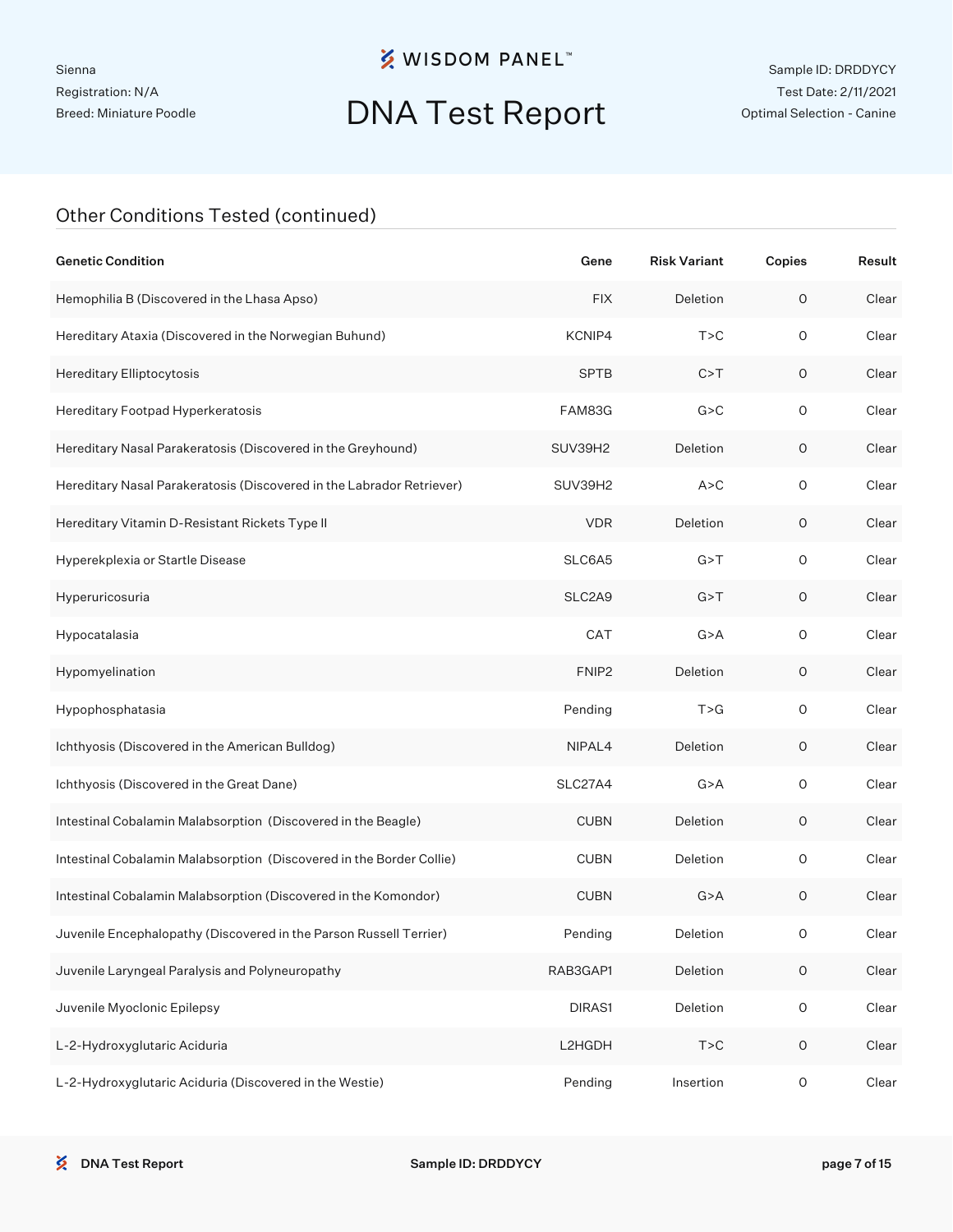# DNA Test Report

| <b>Genetic Condition</b>                                                 | Gene        | <b>Risk Variant</b> | Copies      | Result |
|--------------------------------------------------------------------------|-------------|---------------------|-------------|--------|
| Lagotto Storage Disease                                                  | ATG4D       | G > A               | $\mathsf O$ | Clear  |
| Lamellar Ichthyosis                                                      | TGM1        | Insertion           | $\circ$     | Clear  |
| Lethal Acrodermatitis (Discovered in the Bull Terrier)                   | MKLN1       | A > C               | $\mathsf O$ | Clear  |
| Ligneous Membranitis                                                     | <b>PLG</b>  | T>A                 | $\circ$     | Clear  |
| Lung Developmental Disease (Discovered in the Airedale Terrier)          | LAMP3       | C > T               | $\circ$     | Clear  |
| Macrothrombocytopenia                                                    | TUBB1       | G > A               | $\circ$     | Clear  |
| May-Hegglin Anomaly                                                      | MYH9        | G > A               | $\circ$     | Clear  |
| <b>MDR1 Medication Sensitivity</b>                                       | MDR1/ABCB1  | Deletion            | $\mathsf O$ | Clear  |
| Microphthalmia (Discovered in the Soft-Coated Wheaten Terrier)           | RBP4        | Deletion            | $\circ$     | Clear  |
| Mucopolysaccharidosis Type IIIA (Discovered in the Dachshund)            | SGSH        | C > A               | $\mathsf O$ | Clear  |
| Mucopolysaccharidosis Type IIIA (Discovered in the New Zealand Huntaway) | SGSH        | Insertion           | $\circ$     | Clear  |
| Mucopolysaccharidosis Type VII (Discovered in the Brazilian Terrier)     | <b>GUSB</b> | C > T               | $\circ$     | Clear  |
| Mucopolysaccharidosis Type VII (Discovered in the German Shepherd Dog)   | <b>GUSB</b> | G > A               | $\circ$     | Clear  |
| Muscular Dystrophy (Discovered in the Cavalier King Charles Spaniel)     | Dystrophin  | G > T               | $\mathsf O$ | Clear  |
| Muscular Dystrophy (Discovered in the Golden Retriever)                  | Dystrophin  | A > G               | 0           | Clear  |
| Muscular Dystrophy (Discovered in the Landseer)                          | COL6A1      | G > T               | $\circ$     | Clear  |
| Muscular Dystrophy (Discovered in the Norfolk Terrier)                   | Dystrophin  | Deletion            | $\mathsf O$ | Clear  |
| Muscular Hypertrophy (Double Muscling)                                   | <b>MSTN</b> | T>A                 | 0           | Clear  |
| Musladin-Lueke Syndrome                                                  | ADAMTSL2    | C > T               | $\mathsf O$ | Clear  |
| Myeloperoxidase Deficiency                                               | <b>MOP</b>  | C > T               | $\mathsf O$ | Clear  |
| Myotonia Congenita                                                       | CLCN1       | Insertion           | $\mathsf O$ | Clear  |
| Myotonia Congenita (Discovered in the Labrador Retriever)                | CLCN1       | T>A                 | $\mathsf O$ | Clear  |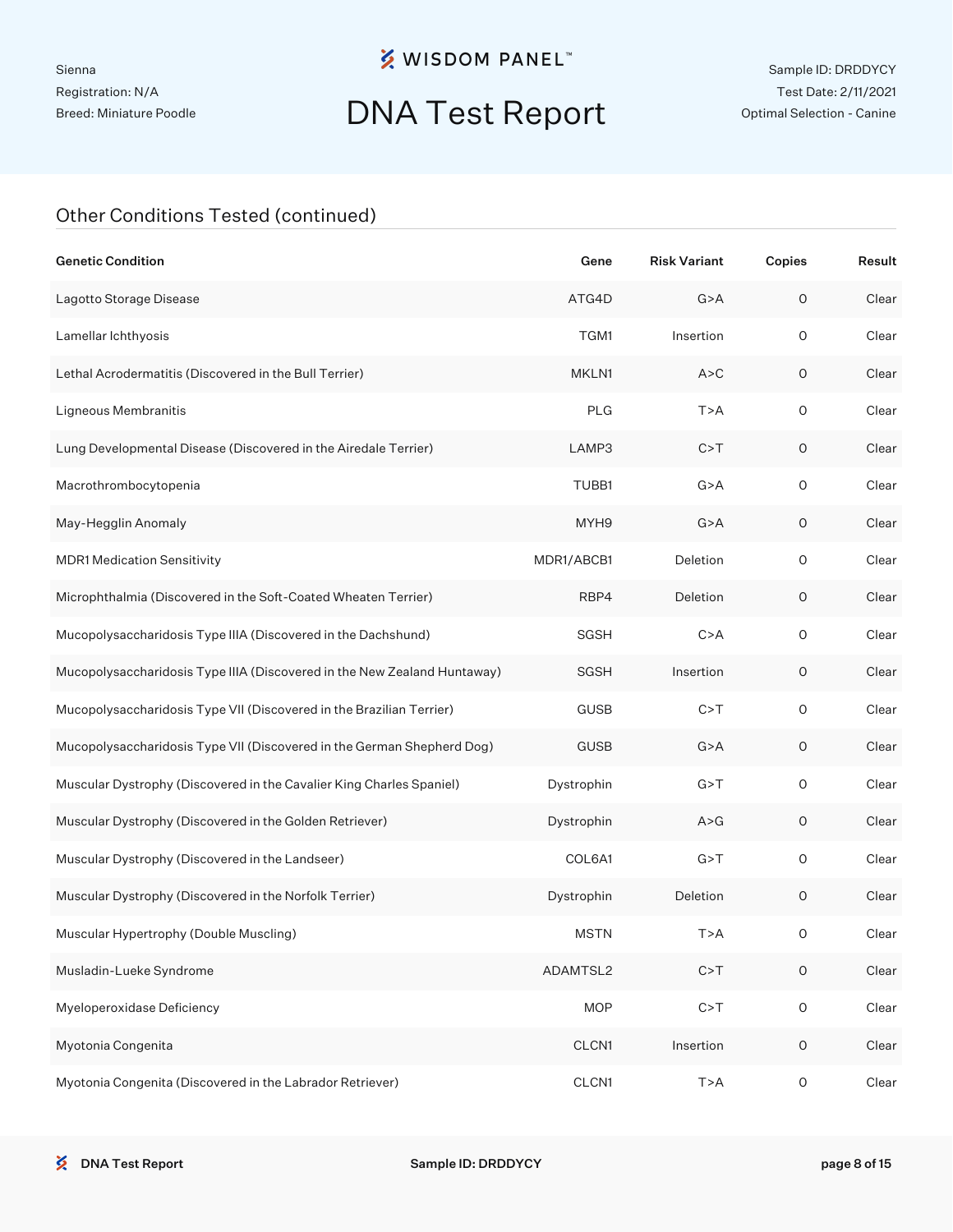# DNA Test Report

| <b>Genetic Condition</b>                                                    | Gene             | <b>Risk Variant</b> | Copies      | Result |
|-----------------------------------------------------------------------------|------------------|---------------------|-------------|--------|
| Myotonia Congenita (Discovered in the Miniature Schnauzer)                  | CLCN1            | C > T               | $\circ$     | Clear  |
| Myotubular Myopathy                                                         | MTM1             | A > C               | 0           | Clear  |
| Narcolepsy (Discovered in the Dachshund)                                    | HCRTR2           | G > A               | $\circ$     | Clear  |
| Narcolepsy (Discovered in the Labrador Retriever)                           | HCRTR2           | G > A               | 0           | Clear  |
| Nemaline Myopathy                                                           | <b>NEB</b>       | C > A               | $\circ$     | Clear  |
| Neonatal Cerebellar Cortical Degeneration                                   | SPTBN2           | Deletion            | 0           | Clear  |
| Neonatal Encephalopathy with Seizures                                       | ATF <sub>2</sub> | T > G               | $\circ$     | Clear  |
| Neuroaxonal Dystrophy                                                       | TECPR2           | C > T               | 0           | Clear  |
| Neuroaxonal Dystrophy (Discovered in the Papillon)                          | PLA2G6           | G > A               | $\circ$     | Clear  |
| Neuroaxonal Dystrophy (Discovered in the Rottweiler)                        | VPS11            | A > G               | $\circ$     | Clear  |
| Neuronal Ceroid Lipofuscinosis 1                                            | PPT1             | Insertion           | $\circ$     | Clear  |
| Neuronal Ceroid Lipofuscinosis 12 (Discovered in the Australian Cattle Dog) | ATP13A2          | C > T               | 0           | Clear  |
| Neuronal Ceroid Lipofuscinosis 7                                            | MFSD8            | Deletion            | $\circ$     | Clear  |
| Neuronal Ceroid Lipofuscinosis 8 (Discovered in the Alpine Dachsbracke)     | CLN8             | Deletion            | $\circ$     | Clear  |
| Neuronal Ceroid Lipofuscinosis 8 (Discovered in the Australian Shepherd)    | CLN8             | G > A               | $\circ$     | Clear  |
| Neuronal Ceroid Lipofuscinosis 8 (Discovered in the English Setter)         | CLN8             | T > C               | $\circ$     | Clear  |
| Neuronal Ceroid Lipofuscinosis 8 (Discovered in the Saluki)                 | CLN8             | Insertion           | $\circ$     | Clear  |
| Obesity risk (POMC)                                                         | <b>POMC</b>      | Deletion            | O           | Clear  |
| Osteochondromatosis (Discovered in the American Staffordshire Terrier)      | EXT <sub>2</sub> | C > A               | $\circ$     | Clear  |
| Osteogenesis Imperfecta (Discovered in the Beagle)                          | COL1A2           | C > T               | $\mathsf O$ | Clear  |
| Osteogenesis Imperfecta (Discovered in the Dachshund)                       | SERPINH1         | T > C               | $\mathsf O$ | Clear  |
| P2RY12-associated Bleeding Disorder                                         | P2RY12           | Deletion            | O           | Clear  |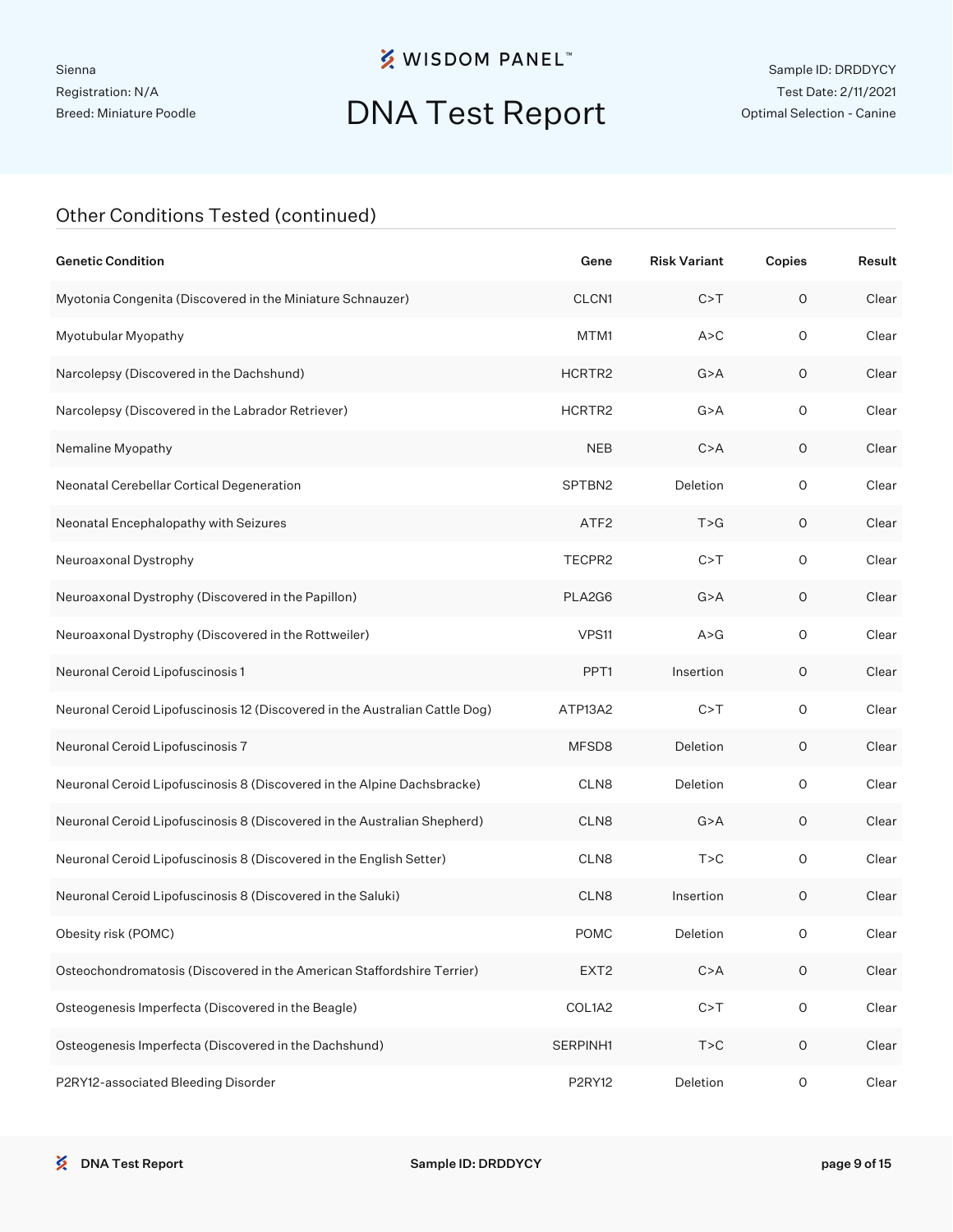# DNA Test Report

| <b>Genetic Condition</b>                                                              | Gene           | <b>Risk Variant</b> | Copies      | Result |
|---------------------------------------------------------------------------------------|----------------|---------------------|-------------|--------|
| Paroxysmal Dyskinesia                                                                 | <b>PIGN</b>    | C > T               | 0           | Clear  |
| Persistent Müllerian Duct Syndrome                                                    | AMHR2          | C > T               | $\circ$     | Clear  |
| Phosphofructokinase Deficiency                                                        | <b>PFKM</b>    | G > A               | 0           | Clear  |
| Polycystic Kidney Disease                                                             | PKD1           | G > A               | $\circ$     | Clear  |
| Prekallikrein Deficiency                                                              | KLKB1          | T > A               | 0           | Clear  |
| Primary Ciliary Dyskinesia                                                            | CCDC39         | C > T               | $\circ$     | Clear  |
| Primary Ciliary Dyskinesia (Discovered in the Alaskan Malamute)                       | NME5           | Deletion            | 0           | Clear  |
| Primary Lens Luxation                                                                 | ADAMTS17       | G > A               | $\circ$     | Clear  |
| Primary Open Angle Glaucoma (Discovered in Basset Fauve de Bretagne)                  | ADAMTS17       | G > A               | 0           | Clear  |
| Primary Open Angle Glaucoma (Discovered in Petit Basset Griffon Vendeen)              | ADAMTS17       | Insertion           | $\circ$     | Clear  |
| Primary Open Angle Glaucoma and Lens Luxation (Discovered in Chinese<br>Shar-Pei)     | ADAMTS17       | Deletion            | $\circ$     | Clear  |
| Progressive Early-Onset Cerebellar Ataxia                                             | SEL1L          | T > C               | 0           | Clear  |
| Progressive Retinal Atrophy (Discovered in the Basenji)                               | <b>SAG</b>     | T > C               | 0           | Clear  |
| Progressive Retinal Atrophy (Discovered in the Golden Retriever - GR-PRA1<br>variant) | SLC4A3         | Insertion           | 0           | Clear  |
| Progressive Retinal Atrophy (Discovered in the Lhasa Apso)                            | IMPG2          | Insertion           | $\circ$     | Clear  |
| Progressive Retinal Atrophy (Discovered in the Papillon and Phalène)                  | CNGB1          | Deletion            | $\circ$     | Clear  |
| Progressive Retinal Atrophy (Discovered in the Shetland Sheepdog - BBS2<br>variant)   | Pending        | G > C               | $\circ$     | Clear  |
| Progressive Retinal Atrophy (Discovered in the Shetland Sheepdog - CNGA1<br>variant)  | CNGA1          | Deletion            | O           | Clear  |
| Progressive Retinal Atrophy (Discovered in the Swedish Vallhund)                      | <b>MERTK</b>   | Insertion           | $\circ$     | Clear  |
| Progressive Retinal Atrophy 1 (Discovered in the Italian Greyhound)                   | Pending        | G > A               | $\mathsf O$ | Clear  |
| Progressive Retinal Atrophy Type III                                                  | <b>FAM161A</b> | Insertion           | $\circ$     | Clear  |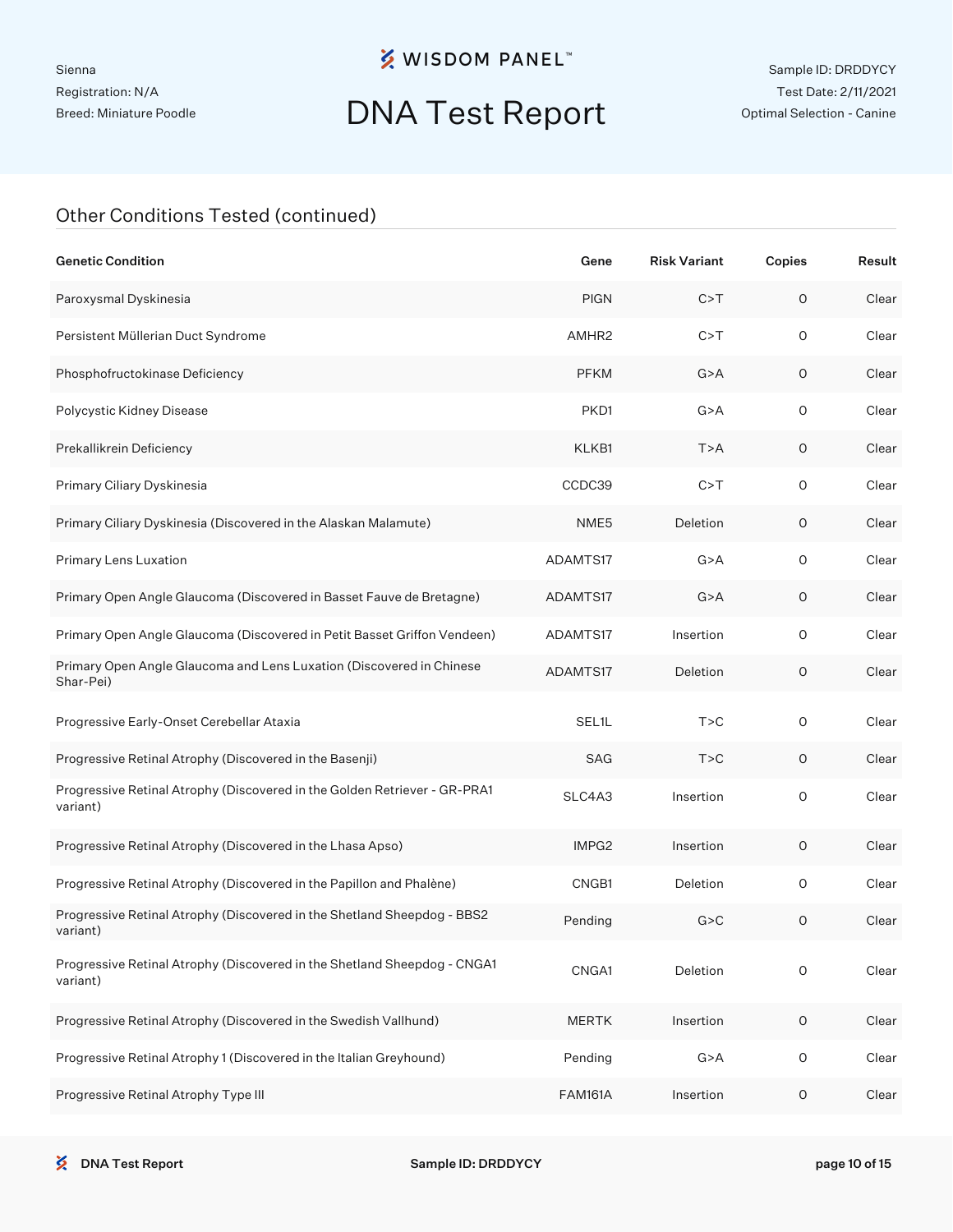# DNA Test Report

| <b>Genetic Condition</b>                                                               | Gene         | <b>Risk Variant</b> | Copies              | Result |
|----------------------------------------------------------------------------------------|--------------|---------------------|---------------------|--------|
| Protein Losing Nephropathy                                                             | NPHS1        | G > A               | 0                   | Clear  |
| Pyruvate Dehydrogenase Phosphatase 1 Deficiency                                        | PDP1         | C > T               | $\circ$             | Clear  |
| Pyruvate Kinase Deficiency (Discovered in the Basenji)                                 | <b>PKLR</b>  | Deletion            | $\circ$             | Clear  |
| Pyruvate Kinase Deficiency (Discovered in the Beagle)                                  | <b>PKLR</b>  | G > A               | O                   | Clear  |
| Pyruvate Kinase Deficiency (Discovered in the Pug)                                     | <b>PKLR</b>  | T > C               | 0                   | Clear  |
| Pyruvate Kinase Deficiency (Discovered in the West Highland White Terrier)             | <b>PKLR</b>  | Insertion           | O                   | Clear  |
| QT Syndrome                                                                            | KCNQ1        | C > A               | 0                   | Clear  |
| Renal Cystadenocarcinoma and Nodular Dermatofibrosis                                   | <b>FLCN</b>  | A > G               | O                   | Clear  |
| Rod-Cone Dysplasia 1                                                                   | PDE6B        | G > A               | 0                   | Clear  |
| Rod-Cone Dysplasia 1a                                                                  | PDE6B        | Insertion           | O                   | Clear  |
| Rod-Cone Dysplasia 3                                                                   | PDE6A        | Deletion            | 0                   | Clear  |
| Sensory Ataxic Neuropathy                                                              | tRNATyr      | Deletion            | O                   | Clear  |
| Sensory Neuropathy                                                                     | FAM134B      | Insertion           | 0                   | Clear  |
| Severe Combined Immunodeficiency                                                       | <b>PRKDC</b> | G > T               | $\mathsf O$         | Clear  |
| Severe Combined Immunodeficiency (Discovered in Frisian Water Dogs)                    | RAG1         | G > T               | 0                   | Clear  |
| Shaking Puppy Syndrome (Discovered in the Border Terrier)                              | Pending      | G > A               | $\mathsf O$         | Clear  |
| Skeletal Dysplasia 2                                                                   | COL11A2      | G > C               | 0                   | Clear  |
| Spinocerebellar Ataxia (Late-Onset Ataxia)                                             | CAPN1        | G > A               | O                   | Clear  |
| Spinocerebellar Ataxia with Myokymia and/or Seizures                                   | KCNJ10       | C > G               | $\mathsf O$         | Clear  |
| Spondylocostal Dysostosis                                                              | HES7         | Deletion            | $\mathsf{O}\xspace$ | Clear  |
| Spongy Degeneration with Cerebellar Ataxia (Discovered in Belgian Malinois -<br>SDCA1) | KCNJ10       | T > C               | $\mathsf O$         | Clear  |
| Spongy Degeneration with Cerebellar Ataxia (Discovered in Belgian Malinois -<br>SDCA2) | ATP1B2       | Insertion           | O                   | Clear  |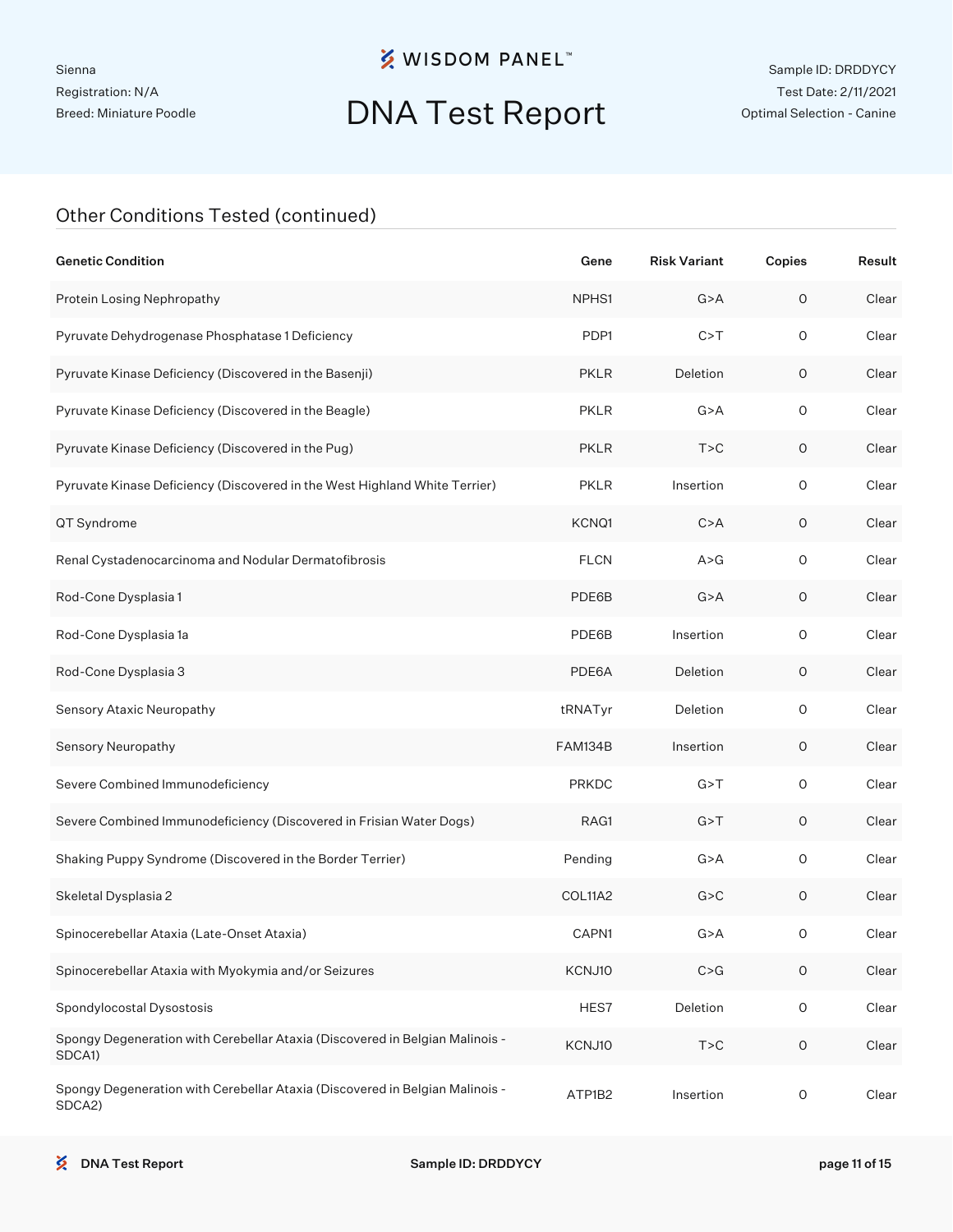# DNA Test Report

| <b>Genetic Condition</b>                                                              | Gene        | <b>Risk Variant</b> | Copies  | Result |
|---------------------------------------------------------------------------------------|-------------|---------------------|---------|--------|
| Stargardt Disease (Discovered in the Labrador Retriever)                              | ABCA4       | Insertion           | $\circ$ | Clear  |
| <b>Trapped Neutrophil Syndrome</b>                                                    | VPS13B      | Deletion            | 0       | Clear  |
| Van den Ende-Gupta Syndrome                                                           | SCARF2      | Deletion            | 0       | Clear  |
| von Willebrand's Disease, type 2                                                      | <b>VWF</b>  | T > G               | O       | Clear  |
| von Willebrand's Disease, type 3 (Discovered in the Kooiker Hound)                    | <b>VWF</b>  | G > A               | 0       | Clear  |
| von Willebrand's Disease, type 3 (Discovered in the Scottish Terrier)                 | <b>VWF</b>  | Deletion            | O       | Clear  |
| von Willebrand's Disease, type 3 (Discovered in the Shetland Sheepdog)                | <b>VWF</b>  | Deletion            | 0       | Clear  |
| X-Linked Ectodermal Dysplasia                                                         | <b>EDA</b>  | G > A               | 0       | Clear  |
| X-Linked Hereditary Nephropathy (Discovered in the Navasota Dog)                      | COL4A5      | Deletion            | O       | Clear  |
| X-Linked Hereditary Nephropathy (Discovered in the Samoyed)                           | COL4A5      | G > T               | 0       | Clear  |
| X-Linked Myotubular Myopathy                                                          | MTM1        | C > A               | O       | Clear  |
| X-Linked Progressive Retinal Atrophy 1                                                | <b>RPGR</b> | Deletion            | O       | Clear  |
| X-Linked Progressive Retinal Atrophy 2                                                | <b>RPGR</b> | Deletion            | O       | Clear  |
| X-Linked Severe Combined Immunodeficiency (Discovered in the Basset Hound)            | IL2RG       | Deletion            | O       | Clear  |
| X-Linked Severe Combined Immunodeficiency (Discovered in the Cardigan<br>Welsh Corgi) | IL2RG       | Insertion           | 0       | Clear  |
| X-Linked Tremors                                                                      | PLP1        | A > C               | 0       | Clear  |
| Xanthinuria (Discovered in a mixed breed dog)                                         | Pending     | G > A               | 0       | Clear  |
| Xanthinuria (Discovered in the Cavalier King Charles Spaniel)                         | Pending     | Deletion            | 0       | Clear  |
| Xanthinuria (Discovered in the Toy Manchester Terrier)                                | Pending     | G > T               | O       | Clear  |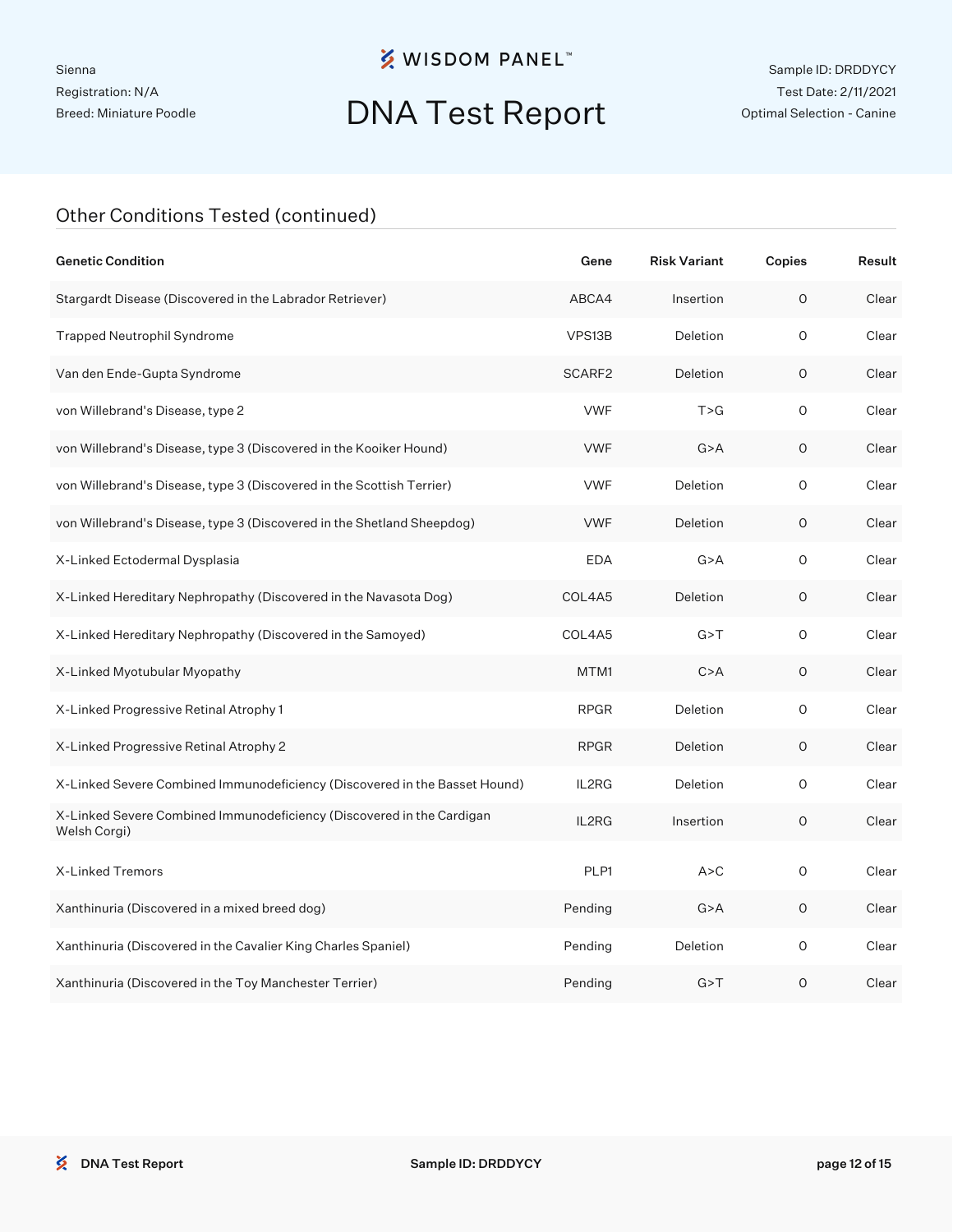#### Sienna Registration: N/A Breed: Miniature Poodle

### **※ WISDOM PANEL**™

## DNA Test Report

#### Sample ID: DRDDYCY Test Date: 2/11/2021 Optimal Selection - Canine

#### Coat Color

| <b>Genetic Trait</b>                                        | Gene        | Variant                 | Copies         | Result                                      |
|-------------------------------------------------------------|-------------|-------------------------|----------------|---------------------------------------------|
| Fawn                                                        | <b>ASIP</b> | $a^y$                   | $\mathbf{1}$   | Fawn possible                               |
| Recessive Black                                             | <b>ASIP</b> | a                       | $\mathsf O$    | No effect                                   |
| <b>Tan Points</b>                                           | ASIP        | $\mathsf{a}^\mathsf{t}$ | $\mathbf{1}$   | Tan points possible                         |
| Dominant Black                                              | CBD103      | $K^B$                   | $\mathbf{1}$   | <b>Black or brindle possible</b>            |
| Mask                                                        | MC1R        | $E^{m}$                 | $\circ$        | No effect                                   |
| Recessive Red (Variant 1)                                   | MC1R        | $e^1$                   | $\overline{2}$ | Cream to red coat                           |
| Recessive Red (Variant 2)                                   | MC1R        | $e^2$                   | O              | No effect                                   |
| Recessive Red (Variant 3)                                   | MC1R        | $e^{3}$                 | $\mathsf O$    | No effect                                   |
| Widow's Peak (Discovered in Ancient<br>dogs)                | MC1R        | $\mathsf{e}^\mathsf{A}$ | O              | No effect                                   |
| Widow's Peak (Discovered in the Afghan<br>Hound and Saluki) | MC1R        | $E^G$                   | $\mathsf{O}$   | No effect                                   |
| Red Intensity                                               | MFSD12      | j.                      | $\overline{2}$ | White to yellow coat shades likely          |
| Dilution (Variant 1) Linkage test                           | <b>MLPH</b> | $d^1$                   | $\mathsf O$    | No effect                                   |
| Dilution (Variant 2)                                        | <b>MLPH</b> | $d^2$                   | $\circ$        | No effect                                   |
| Dilution (Variant 3)                                        | <b>MLPH</b> | $d^3$                   | $\circ$        | No effect                                   |
| Chocolate (Variant 1)                                       | TYRP1       | $b^{\circ}$             | $\circ$        | No effect                                   |
| Chocolate (Variant 2)                                       | TYRP1       | $b^s$                   | $\mathsf O$    | No effect                                   |
| Chocolate (Variant 3)                                       | TYRP1       | $b^d$                   |                | 1 Black features likely, chocolate possible |
| Chocolate (Variant 4)                                       | TYRP1       | $b^{ \, \text{asd}}$    | $\mathsf O$    | No effect                                   |
| <b>Coat Patterns</b>                                        |             |                         |                |                                             |

| <b>Genetic Trait</b> | Gene        | Variant | Copies | Result                                |
|----------------------|-------------|---------|--------|---------------------------------------|
| Piebald              | <b>MITF</b> |         |        | Particolor or white markings possible |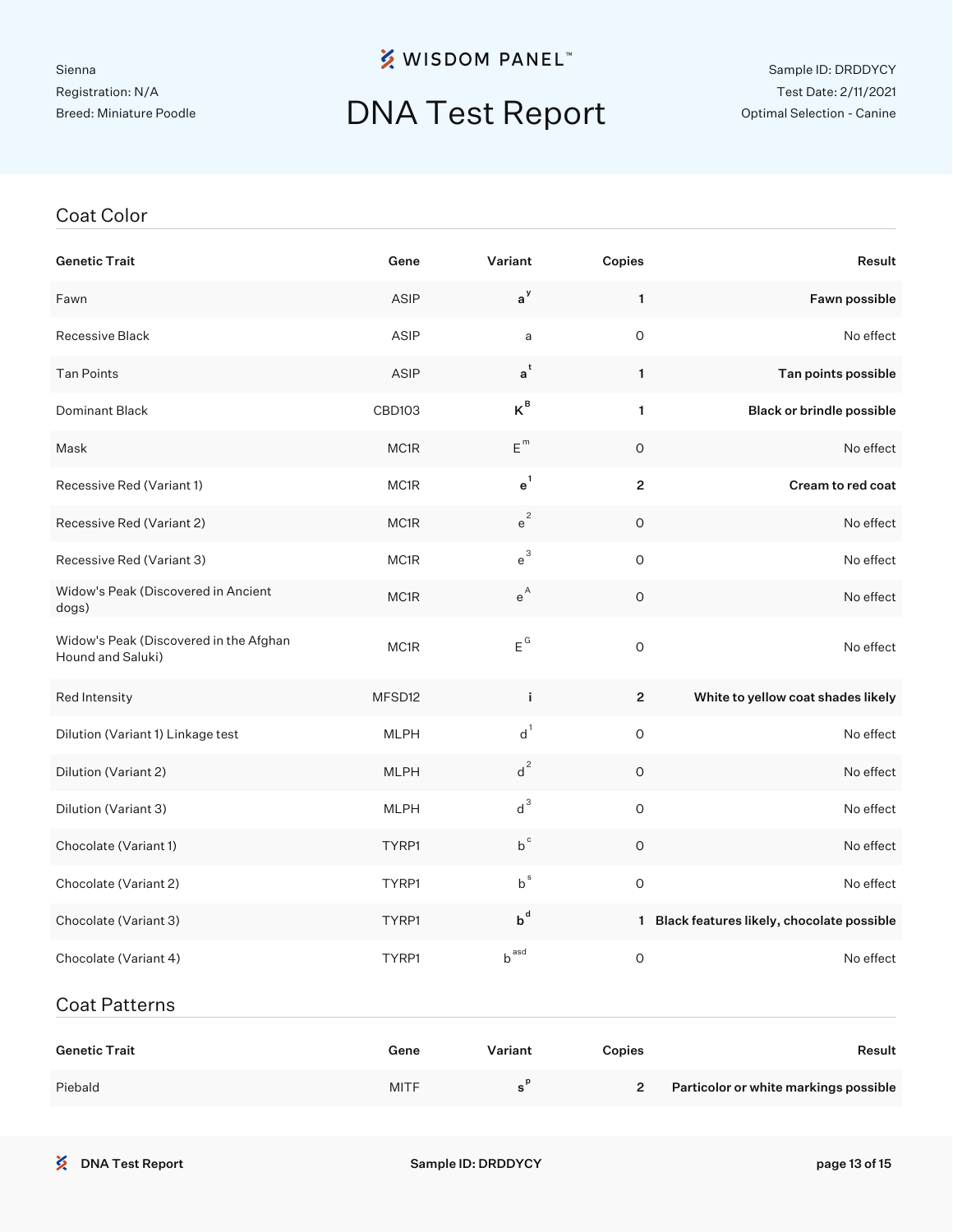## DNA Test Report

#### Coat Patterns (continued)

| <b>Genetic Trait</b> | Gene        | Variant | Copies | Result          |
|----------------------|-------------|---------|--------|-----------------|
| Merle                | <b>PMEL</b> | M       | 0      | No effect       |
| Harlequin            | PSMB7       | Н       | 0      | No effect       |
| Saddle Tan           | <b>RALY</b> |         |        | Saddle possible |

#### Coat Length and Curl

| <b>Genetic Trait</b>  | Gene             | Variant | Copies         | Result            |
|-----------------------|------------------|---------|----------------|-------------------|
| Long Hair (Variant 1) | FGF5             | $\ln^1$ | $\overline{2}$ | Long coat         |
| Long Hair (Variant 2) | FGF <sub>5</sub> | $lh^2$  | 0              | No effect         |
| Long Hair (Variant 3) | FGF <sub>5</sub> | $lh^3$  | $\circ$        | No effect         |
| Long Hair (Variant 4) | FGF <sub>5</sub> | $\ln^4$ | 0              | No effect         |
| Long Hair (Variant 5) | FGF <sub>5</sub> | $lh^5$  | $\circ$        | No effect         |
| Curly Coat            | KRT71            | C       | $\overline{2}$ | Curly coat likely |

#### Hairlessness

| <b>Genetic Trait</b>                                          | Gene  | Variant           | Copies   | Result    |
|---------------------------------------------------------------|-------|-------------------|----------|-----------|
| Hairlessness (Discovered in the Chinese<br>Crested Dog)       | FOXI3 | $Hr^{cc}$         | O        | No effect |
| Hairlessness (Discovered in the American<br>Hairless Terrier) | SGK3  | hr <sup>aht</sup> | $\Omega$ | No effect |
| Hairlessness (Discovered in the Scottish<br>Deerhound)        | SKG3  | hr <sup>sd</sup>  | O        | No effect |

#### More Coat Traits

| <b>Genetic Trait</b> | Gene                         | Variant | <b>Copies</b> | Result    |
|----------------------|------------------------------|---------|---------------|-----------|
| Hair Ridge           | FGF3, FGF4,<br>FGF19, ORAOV1 | R       |               | No effect |